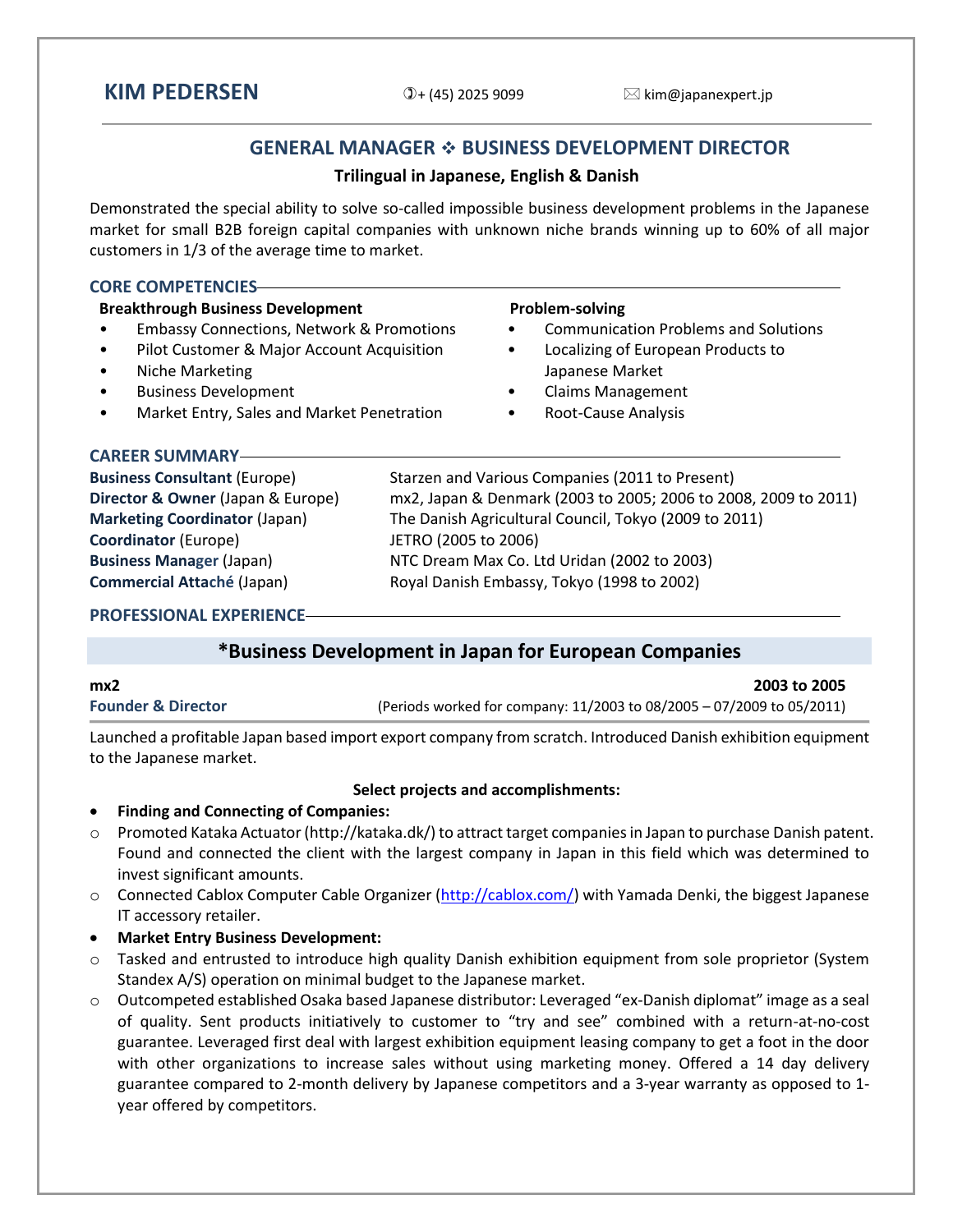# **KIM PEDERSEN** <sup>P</sup>AGE <sup>2</sup> OF <sup>4</sup>

...Continued…

#### **Notable Results Delivered:**

- Secured deals with Hiratsuka Lease (One of the largest exhibition equipment leasing company in Japan) and renowned companies like Otafuku Sosu and Louis Vuitton as well as with universities.
- $\checkmark$  100% customer acquisition rate with "try-and-see product" and "return-at-no-cost guarantee" strategy.
- Client satisfaction with orders led to early termination of distributorship with Japanese importer resulting in sole distributor rights.

\*\*\*

#### **The Danish Agricultural Council Tokyo Office 2009 to 2011 Marketing Coordinator**

Promoted Danish pork meat to biggest Japanese importers such as Nippon Ham, Ito Ham, Starzen, Shinshu Ham, and Shunsetsu Saburu (former Yukijirushi). Built, nurtured and leveraged strong food service industry and related media companies network.

"*His unique personality made Japanese trust him from day one… He was instantly liked by everyone*." Katsuya Itoh, Senior Marketing Manager, The Danish Agricultural Council Japan Office, 1989-2003

### **NTC Dream Max Co. Ltd. 2002 to 2003**

#### **Business Development Manager**

Logistics company with 60 employees that diversified into environmental and water-saving business. Pioneered the introduction of water-free urinals to the Japanese market. Obtained product rights from Danish manufacturer Uridan A/S and started urinal business despite all warnings of potential failure. Managed staff of 10 in New Business Development Division and reported to the president.

"*There is no doubt that Kim Pedersen will be able to operate any other product forward with great success in Japan*" Migita Kouji – Manager/NTC

## **Select projects and accomplishments:**

#### **Market Introduction and Competitors:**

Handled and spearheaded the introduction and business development of water-free urinals in an environment of two dominant players (TOTO and Inax) with a combined 85% market share.

#### **Claim Management:**

Handled customer site (restaurants, department stores, etc.) installation claims to ensure timely solutions.

### **Notable Results:**

- $\checkmark$  Penetrated the Japanese market in only one year with 30 agents all over Japan and with sales and installations at 3 out of 5 (60%) of the largest general constructors in Japan.
- Penetrated the majority of relevant markets: e.g. chain restaurants: McDonalds and Skylark; department stores: Mitsukoshi and Takashimaya, as well as major players in theme parks, railway stations, supermarkets, schools and universities (see: http://www.japan-country-manager.com/key-achievements/uridan-japan.htm for more details).
- $\checkmark$  Awarded as one of 100 companies with highest growth potential in Japan in 2003.
- $\checkmark$  Most visited booth at Hotel and restaurant show in Japan in 2003.
- $\checkmark$  Obtained references in 17 out of 47 municipalities.

\*\*\*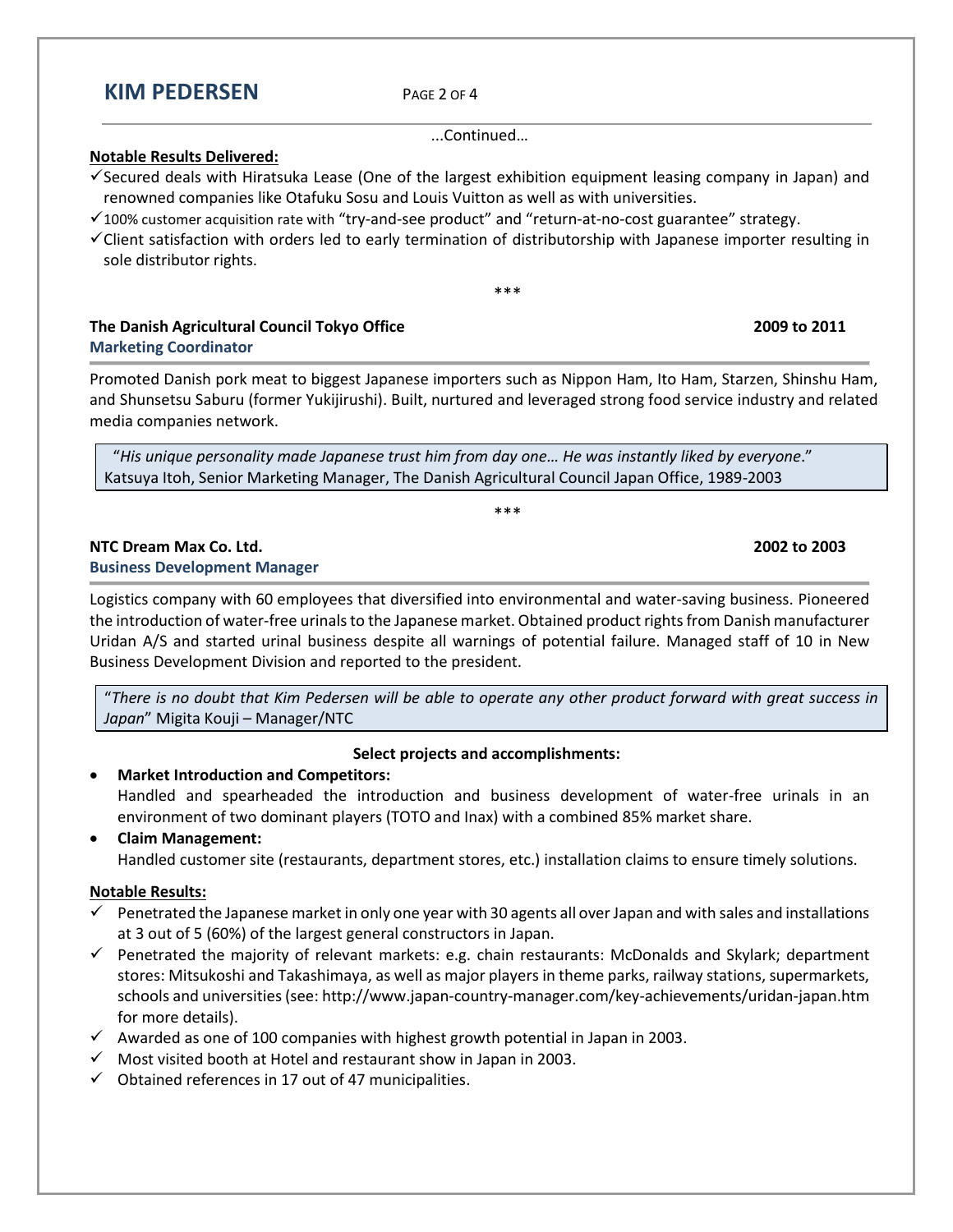

...Continued…

# **Royal Danish Embassy, Tokyo 1998 to 2002**

# **Commercial Attaché**

Hired with the mission to promote Danish exports to Japan in consumer goods and building materials. Approached Danish companies to sell the embassy's market entry, market research, event management & promotion services. Searched for partner companies in Japan, arranged participation in exhibitions and facilitated networking.

*"Thanks to Kim's work […] we were able to establish contacts with major Japanese construction companies and later we got a good working relationship and actual working relationship with and actual reference on the Japanese market, including Japan's tallest skyscraper*." Dr. Imad Mualla, CTO, damptech A/S, Denmark

### **Select projects and accomplishments:**

## **Consultancy Bills:**

Exceeded the consultancy bills at Royal Danish Embassy by 150% from a target of 200 hours to 300 hours annually.

## **Customer Acquisition:**

Added 20 – 25 new customers annually and facilitated collaborations between 5 to 10 Danish and Japanese companies.

## **•** Promotion:

Promoted major furniture, gift items, building materials and designer goods companies:

- o **Promoted furniture** (approximately 40 furniture manufacturers): Fritz Hansen (top Danish furniture manufacturer and producer the "seven chair" which is the most known and most sold chair in the world) Fredericia Møbler ▪ PP Møbler ▪ Brdr. Andersen ▪ Carl Hansen & Søn ▪ Hammel Møbelfabrik ▪ JL Møllers Møbelfabrik ▪Tranekær Møbler ▪ Club 8 ▪ Royal Furniture Collection ▪ Bo Concept etc.
- o **Promoted jewelry & lightings**: Pilgrim Louis Poulsen
- o **Promoted building materials**: Uridan A/S Damptech (http://www.damptech.com/ Earth quake protection system).
- o **Promoted gift items**: Approximately 30 companies on regular basis and up to 30 more on on-the-spot basis: Royal Copenhagen · Stelton · JOVO (kind of LEGO blocks [http://www.jovo.com/\)](http://www.jovo.com/) etc.

\*\*\*

# **\*\*\*Business Development in Europe for Japanese Companies\*\*\***

**Starzen Europe, Copenhagen 2014 - Present Business Consultant**

Starzen Europe exports pork meat from Denmark, Hungary, Poland, Ireland, France, Portugal and other European countries mainly to Starzen's parent company in Japan (annual export 250 million DKK). Developed and initiated business with 3 new suppliers in Europe for sliced pork deliveries to Japanese food service companies.

#### **Select projects and accomplishments:**

**Denmark Office Management:** 

Handle all aspects of the office in Denmark, including sales, claim handling, business development, transport documents and IT (transformation from paper based to IT based office – development of Access Database handling export documents) etc. Created a company manual for all tasks at the office.

## **Supplier Management:**

Visit and instruct suppliers around Europe regarding the strict Japanese quality standards and requirements. Started supply from Hungary and Ireland.

# **Market Intelligence:**

Source and find new suppliers in Europe and gathering of market intelligence.